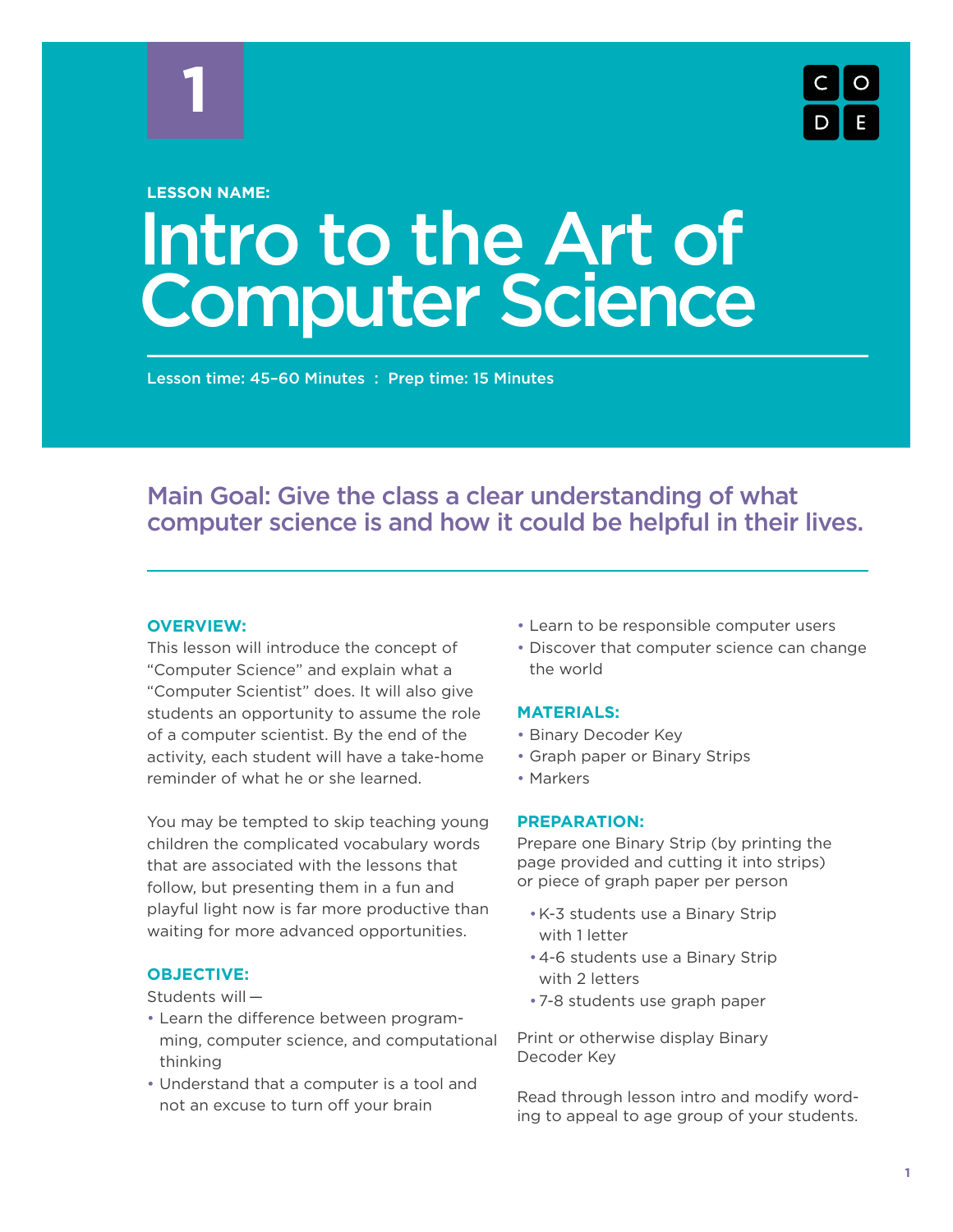#### **VOCABULARY:**

**1**

*Automate* — To make something happen automatically (without help from people)

*Computer Science*—The art of blending human ideas and digital tools to increase problem solving power

*Computer Scientist*—A person who is skilled at modifying problems for digital solutions

*Data*— Information, including: facts, samples, names and numbers

*Environment*— The world we live in

*Interface*— The way something allows you to connect with it

*Open Source*— Software that is created for free use by everyone

*Programming*—Writing instructions for a digital tool

*Simulation*—Pretending to be (a stand-in for) the real thing

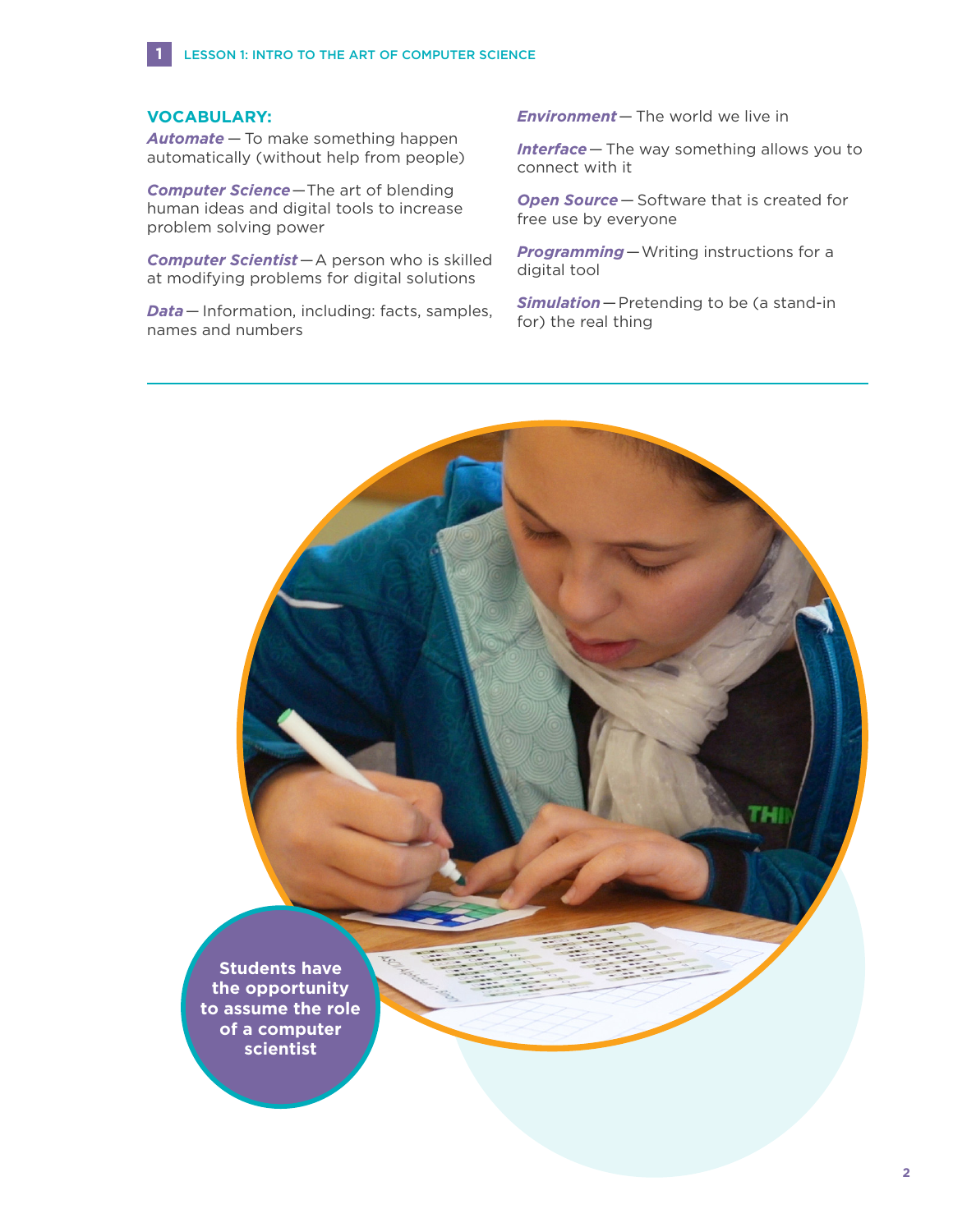

#### **INTRODUCE:**

Computer science is one of the most amazing art forms in the world. Not only is it incredibly expressive — allowing for an infinite number of combinations of words, images, and ideas but when done well, it produces a functional and useful product that can entertain and inform the masses.

When most people think of computer science, they generally envision programming. Often, they assume that the field is full of people who sit alone at their computers all day, staring at large screens and drinking coffee. In reality, computer science is an engaging and collaborative activity that includes far more than the ones and zeros for which it has become famous.

The art of computer science often starts with a problem that needs to be solved. Maybe there is too much information produced by a study for one human to be able to sort through it all in a lifetime. Perhaps an elderly person finds it hard to physically connect with longdistance relatives. There might even be an organization that needs to find the best route to get the most miles out of its airplanes using the least amount of fuel possible.

**Optional Question: Q:** Can you think of a problem that a computer scientist could solve?

Once an issue has been identified, it may seem too overwhelming to tackle. That's why computer scientists learn to look at individual pieces, instead of just the big picture. Chopping a task up into manageable pieces is a great way to make progress through a series of little successes.

Figuring out how something should work is much different than actually getting it to work. That's where computer simulation and automated performance come in. Whether you're trying to simulate a real world experience, or create an impossible one, computers are an extremely helpful platform.

**Optional Question: Q:** Have you ever seen a computer simulation before? Describe it.

If your solution runs on a computer, then it is expected that people will need a way to interact with it. This introduces the need for a beautiful, sleek, and artistic interface. A program must also provide direction to its users through graphic elements, a spoken script, or menus and buttons. All of these bits require careful forethought, planning, and incorporation.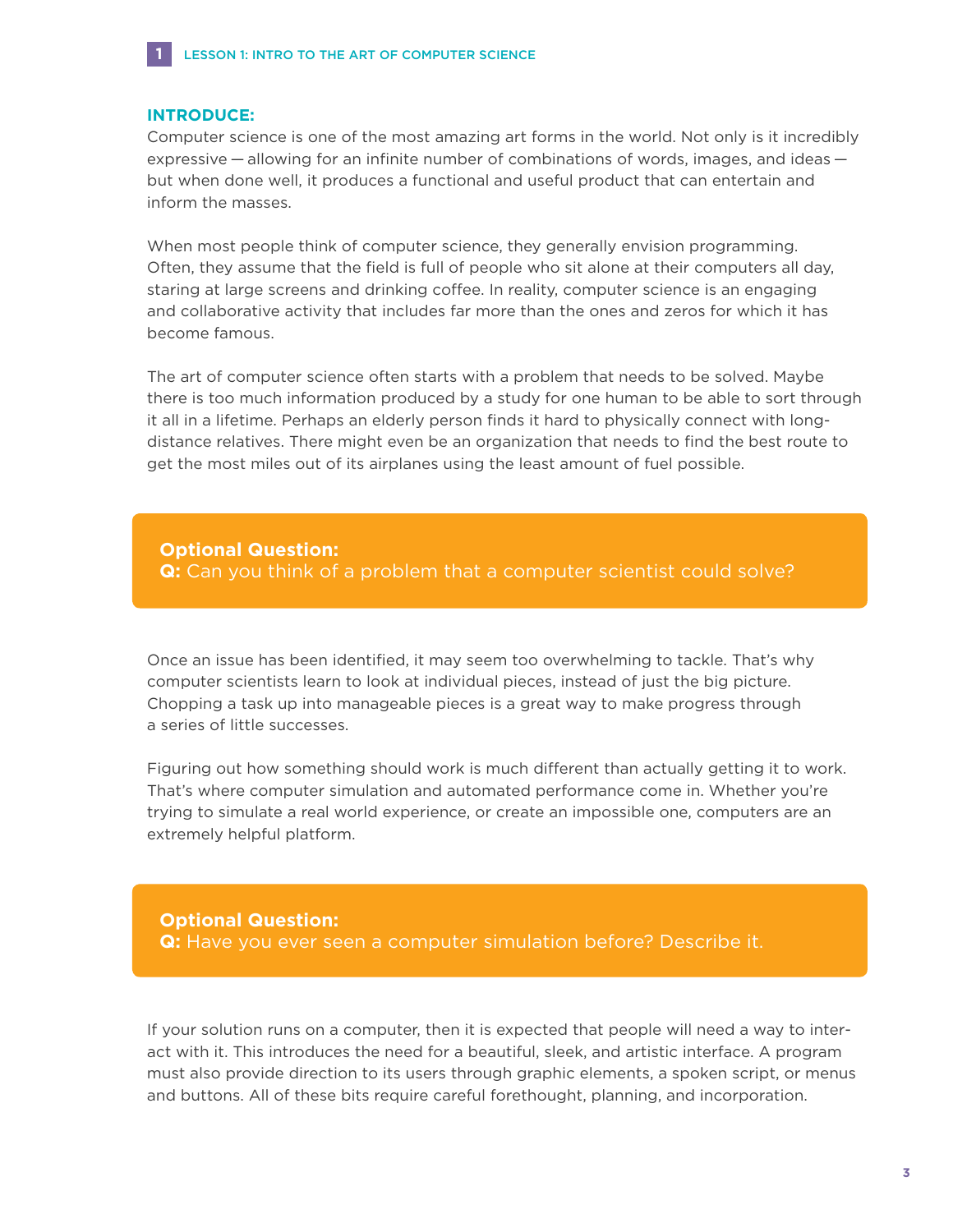So, you see, computer scientists aren't just programmers. They're creative problem solvers, psychologists artists, authors, and yes, even actual scientists. Every industry needs computer scientists. They're needed in biology, video gaming, schools, health care, public service, and anywhere that innovation is involved.

#### **Optional Questions:**

**1**

- **Q:** What other jobs could benefit from the help of computer science?
- **Q:** Are there any jobs that you can think of where understanding computers would not be useful? Do you think there will be more or fewer of those in 5 years?

#### **RESPONSIBILITY:**

Computers are great for repetitive tasks. They're also fantastic for providing interactive entertainment. The danger comes when people get so caught up in using a computer that they stop moving and thinking for themselves.

When you learn how to use a computer at a very young age, it is extremely important that you keep in mind the value of balance. When it comes to technology and human-power, balance keeps you on top of the very best things about both sides. Let's look at this three different ways:

#### **Technology vs. Physical Movement**

 Some people would prefer to spend time on video games, watching television, or surfing the Internet rather than going outside to play. Technology is fun, but if we give up our opportunities to run, jump and climb, then we could miss out on valuable experiences later in life. Make sure you balance your tech by spending an equal amount of time on physical activity. Teachers should encourage "stretch breaks" every thirty minutes if a lesson requires that students be focused on technology for longer than a half-hour.

 Similarly, teachers should encourage students to follow the 20/20/20 rule. That is: **"Every 20 minutes, look at least 20 feet away for at least 20 seconds."**

#### **Optional Questions:**

- **Q:** What happens to your muscles when you stop using them?
- **Q:** Your eyes have muscles, too. How do you think you could get them extra exercise?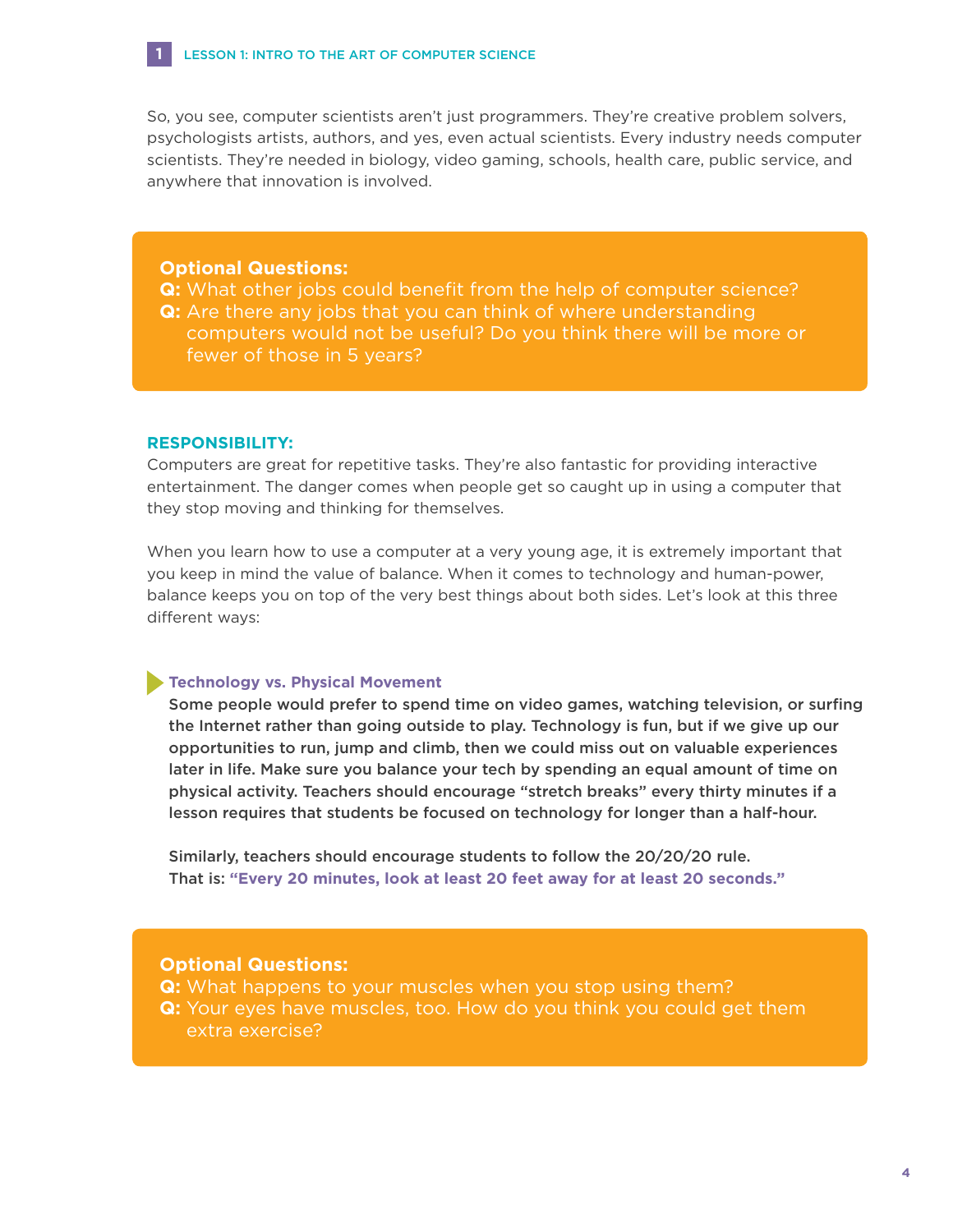#### **Technology vs. Environment**

**1**

 Technology uses a lot of resources. When we take advantage of technology, it is our responsibility to offset the damage that we do by being careful with our electricity other places. Be sure you turn the lights off when you leave a room, shut down and unplug your computer whenever you are done using it, and recycle any unwanted paper that you produce.

#### **Optional Questions:**

**Q:** What other electricity do you use that you could try to save? **Q:** Is there anything else you could recycle to help offset paper use?

#### **Technology vs. Philanthropy**

 Computer Scientists make a lot of money. But when you can do something that most other people cannot, it isn't very responsible to take advantage of others because of it. It is far better to get in the habit of "paying it forward". If you learn computer science, make it your goal to teach at least one other person. Not only will you have helped brighten someone else's future, you will find that explaining computer science helps you to understand the lessons better yourself. If you ever have the opportunity, try to get involved in creating open source software for others.

#### **Optional Questions:**

**Q:** How would you help the world if you were a computer scientist? **Q:** Who is the first person that you are going to teach this to once you learn it?

#### **ACTIVITY:**

Let the students know that the best computer scientists understand what it's like to "be" a computer. Tell them that they are going to learn to understand how computers read and store data.

Once students are situated (either in groups or individually) it is time to pass them their **Binary Strips**. Provide them with a copy of the **Binary Decoder Key** (or display a large copy in the front of the room). For younger kids, the entire exercise can be done as a class.

Choose a letter from the Binary Decoder Key. Display the letter as a sequence of colored boxes only, then challenge the class to use their key to figure out which letter you have selected. If the students have a difficult time, show them how to match the first four boxes to either the first half of the alphabet or the second half (this is why there is a small gap between the first 4 squares and the last 4 squares). This should narrow down their choices. Keep selecting letters until the majority of the class is able to yell out your letter at the same time.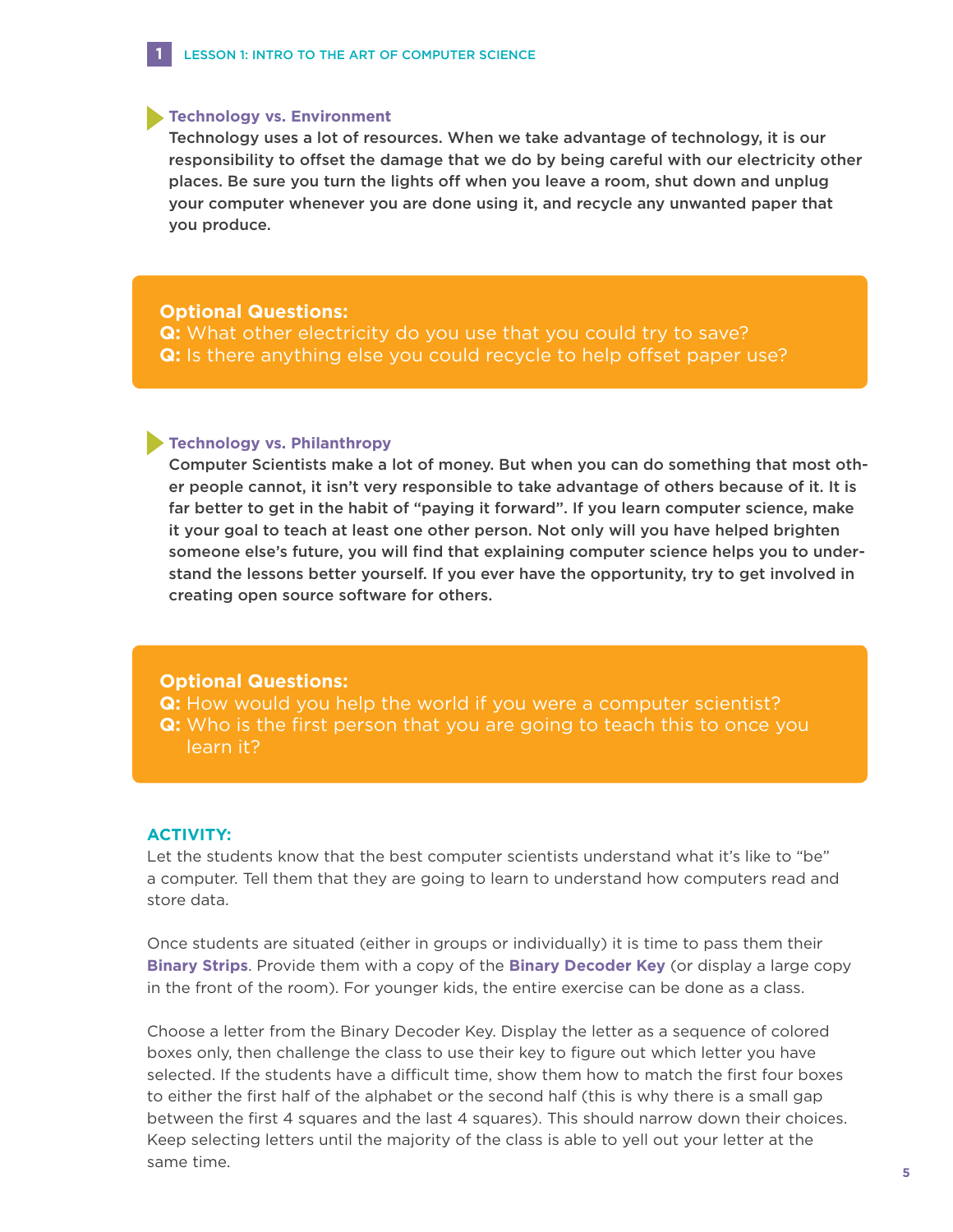When the students understand the way the key works, inform them that this is the same method that computers use to store data. Computers format everything (letters, numbers, images, even sounds) as some representation of on and off. Now, you are going to let them act like computers as they "store" letters of the alphabet as binary. K-3 students can use the binary strip with 1 letter to store the first letter of their names to the Binary Strips (or store the first letter of their school, if you are working as a class.) Students in grades 4-6 can use the Binary Strips with 2 letters to encode their initials. Older students can store their entire name on a piece of graph paper. Challenge older students to figure out how many squares they will need to store their first, middle, and last names altogether. (numOfLetters \* 8)

If there is time remaining at the end of the exercise, allow students to encode whatever they want, and have them switch their message with a classmate who can try to decode.

#### **Optional:**

**1**

Students may also use a 4x4 grid from the Binary Squares sheet to store their initials. Students can use one color for the letter of their first initial (putting the 8 boxes on 2 lines of 4 boxes instead of 1 line of 8 boxes) and a second color for their last initial. Teachers or students can attach this square to a magnet to have a neat way to keep their initials in binary!

#### **ADJUSTMENTS:**

**K-3:** Use Binary Strips with just 1 letter. Work in groups or as an entire class.

**4-6:** Use Binary Strips with 2 letters. Students can store their initials on these 2 rows. Students may want to work in groups.

**7-8:** Students should be encouraged to encode longer messages on graph paper.

#### **STEPS:**

- **1)** Introduce computer science
- **2)** Explain a computer scientist's responsibility
- **3)** Hand Binary Strips or graph paper to students
- **4)** Quick binary encoding exercise to help students understand what it's like to "be" a computer.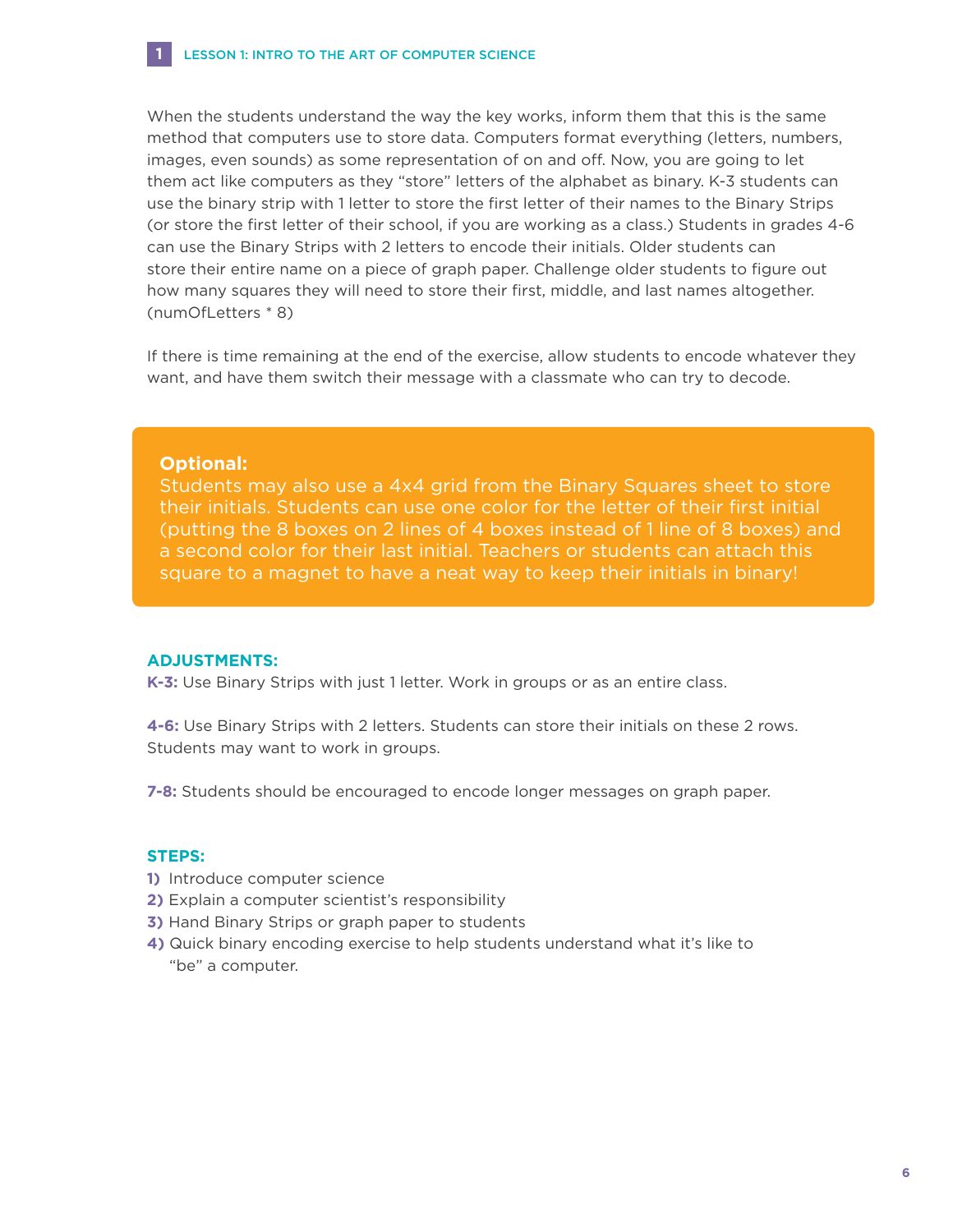

# **BINARY DECODER KEY**

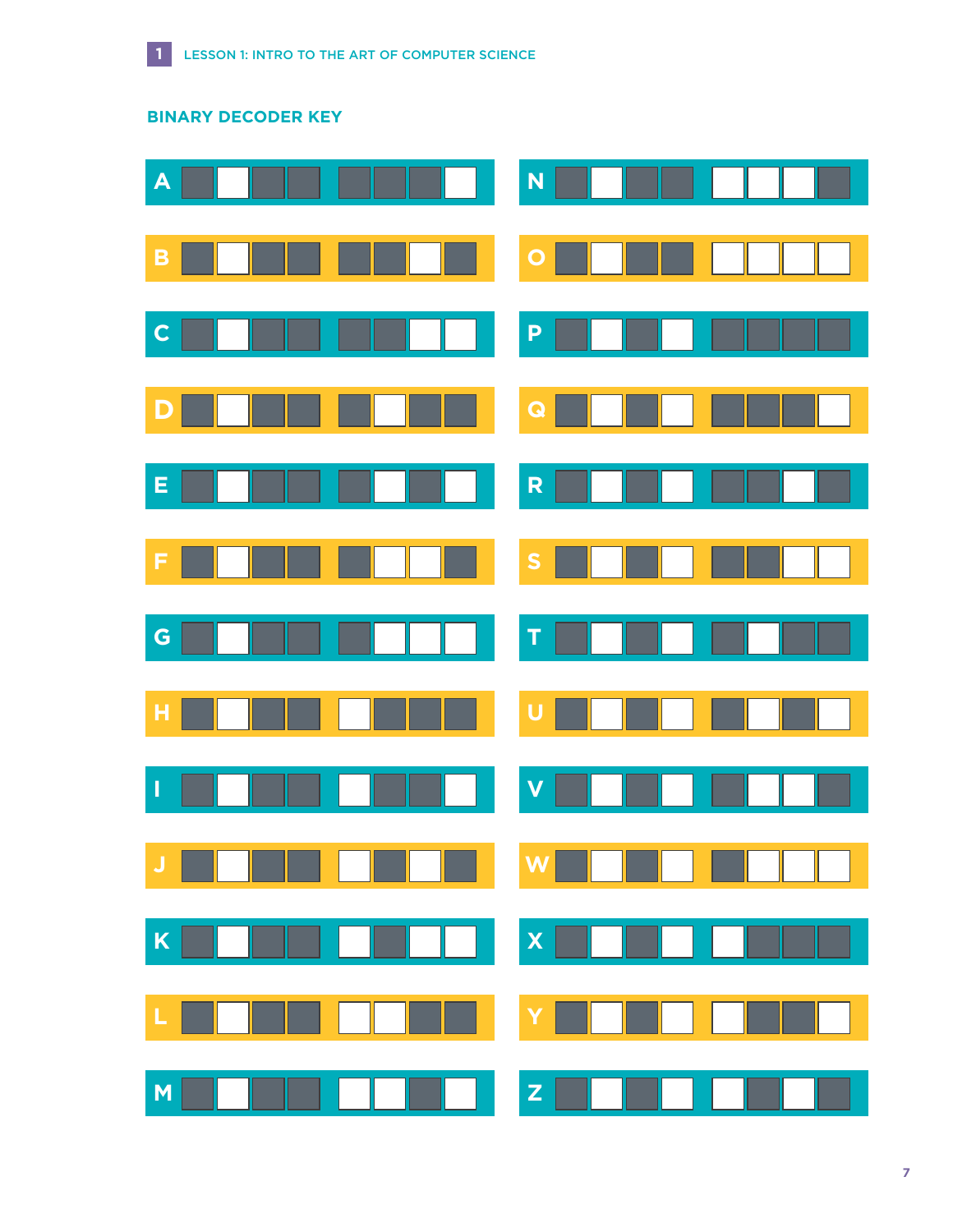

### **BINARY STRIPS**

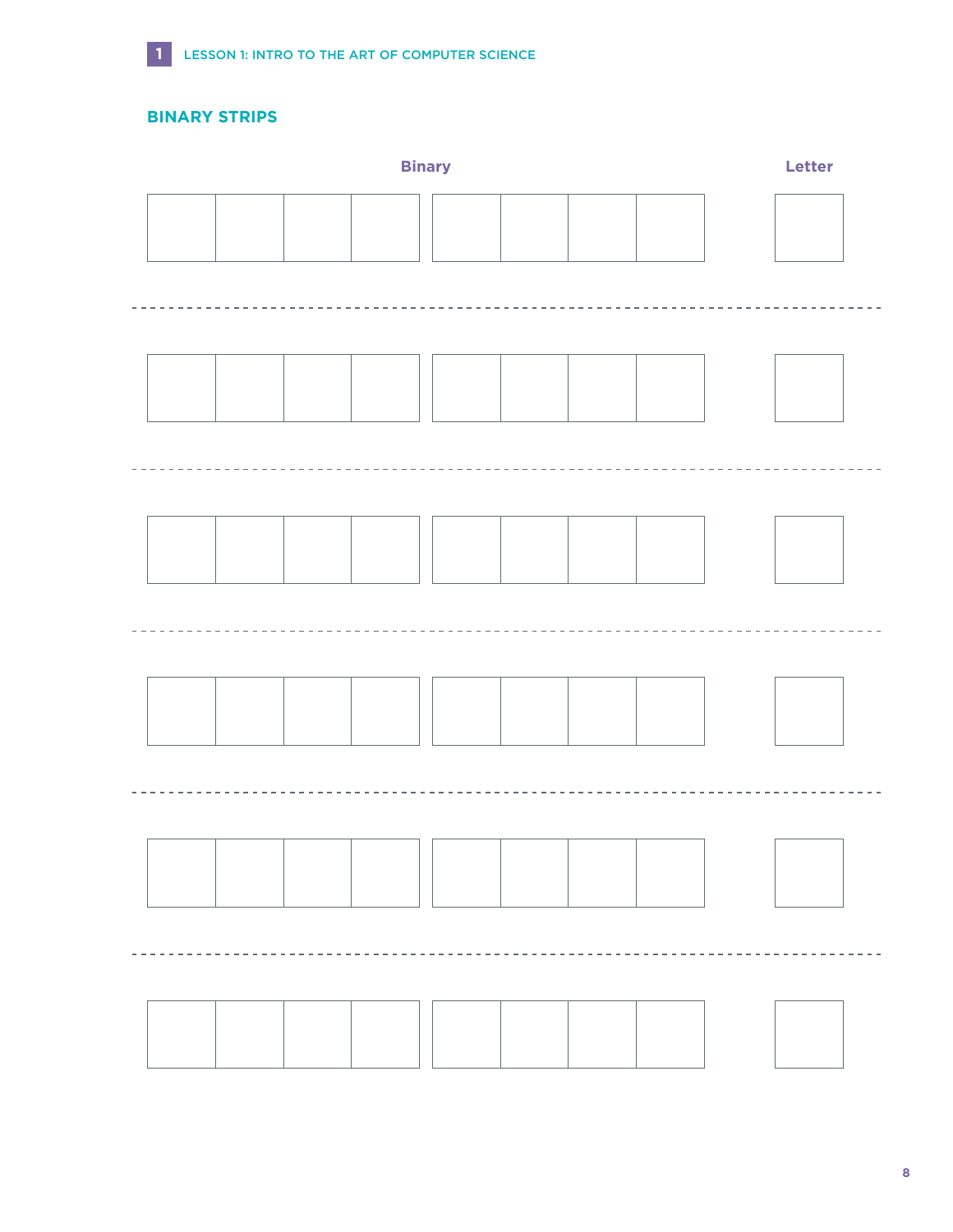

**BINARY STRIPS**